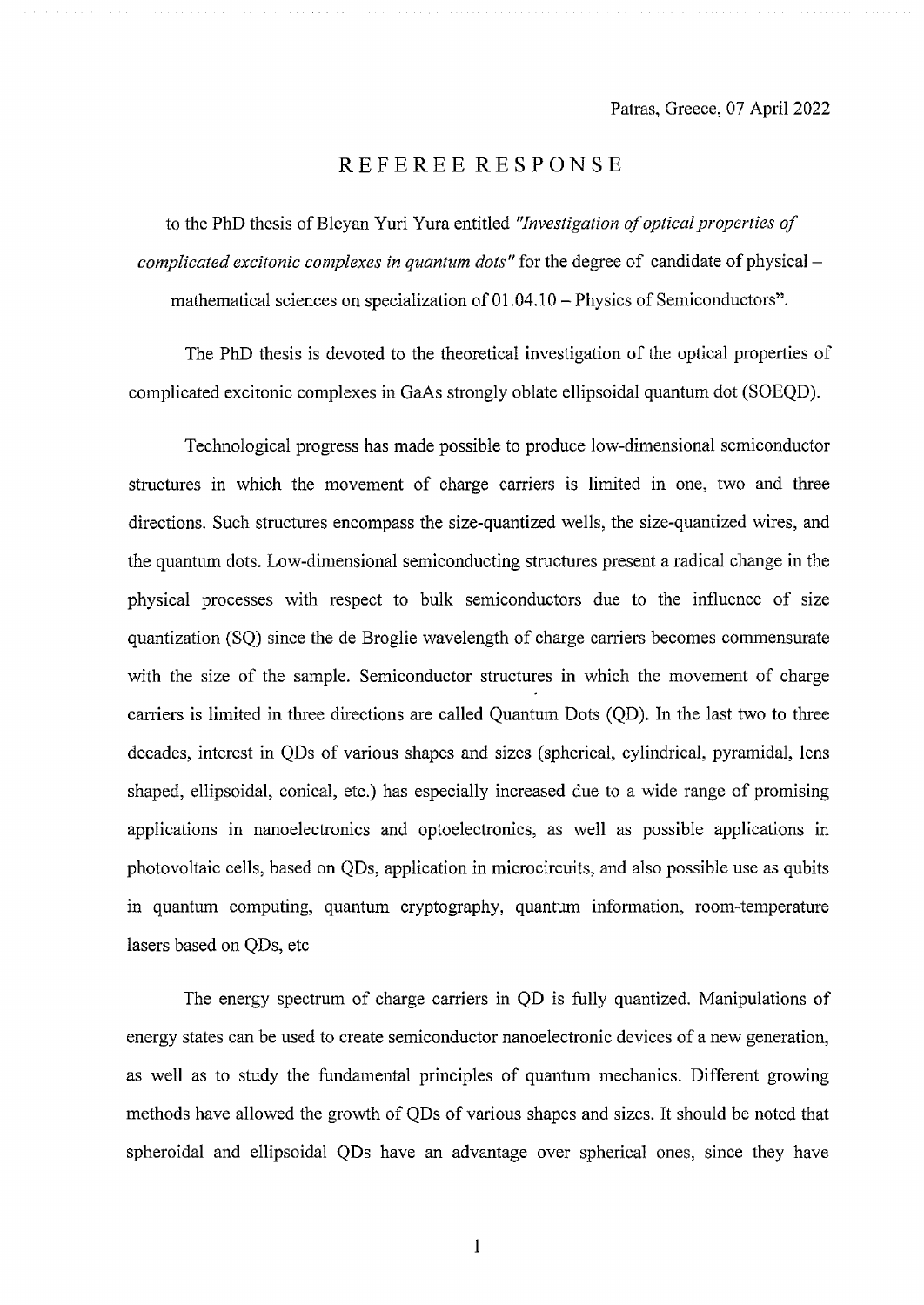additional geometrical parameters for controlling the energy spectrum. This allows more flexible manipulation of the physical properties of QDs. For the description of physical processes in semiconductor QDs, the correct mathematical modeling of QD's confining potential plays an important role, which characterizes the interaction of charge carriers with the walls of a QD, i.e. by modeling it, the effect of SQ in QD is taken into account. Thanks to the effect of SQ, the physical properties of a QD can be controlled, thereby creating devices with predetermined characteristics.

Electrons and holes in semiconductors can be combined to form excitons. The creation and recombination of excitons is one of the main mechanisms through which light interacts with semiconductors. In addition, excitonic systems possess a number of unusual properties, such as the ability to transport energy without transporting charge, offering a wide range of applications in new electronic devices. Biexcitons are no less interesting quasiparticles. Biexciton is a boson, which consists of two particles, namely, two holes and two electrons. The binding of excitons into biexciton complexes leads to a number of different effects: a sharp increase in two-photon absorption, the appearance of new resonance lines, and a change in the nonlinear susceptibility. In this regard, a very interesting problem is the study of biexciton states in various quantum systems, in particular, in QDs. In semiconductor nanostructures, so-called "charged" excitons – trions can also be formed. In contrast to the biexciton, the trion is charged, and, depending on the combination of electrons and holes, two types of trions are distinguished: positive trion, when the trion consists of two holes and one electron, and negative trion, when the trion consists of two electrons and one hole. The study of complexes of three particles is of fundamental importance, especially in semiconductors, where it is possible to vary the parameters in a wide spectrum. Another class of quasiparticle is four-component exciton systems, namely the quaternions. A quaternion has two possible types of realization: the negatively (consisting of three electrons and one hole) and the positively (consisting of three holes and one electron) charged quaternions. Of importance is also the theoretical investigation of excitonic complexes in QDs, when an external magnetic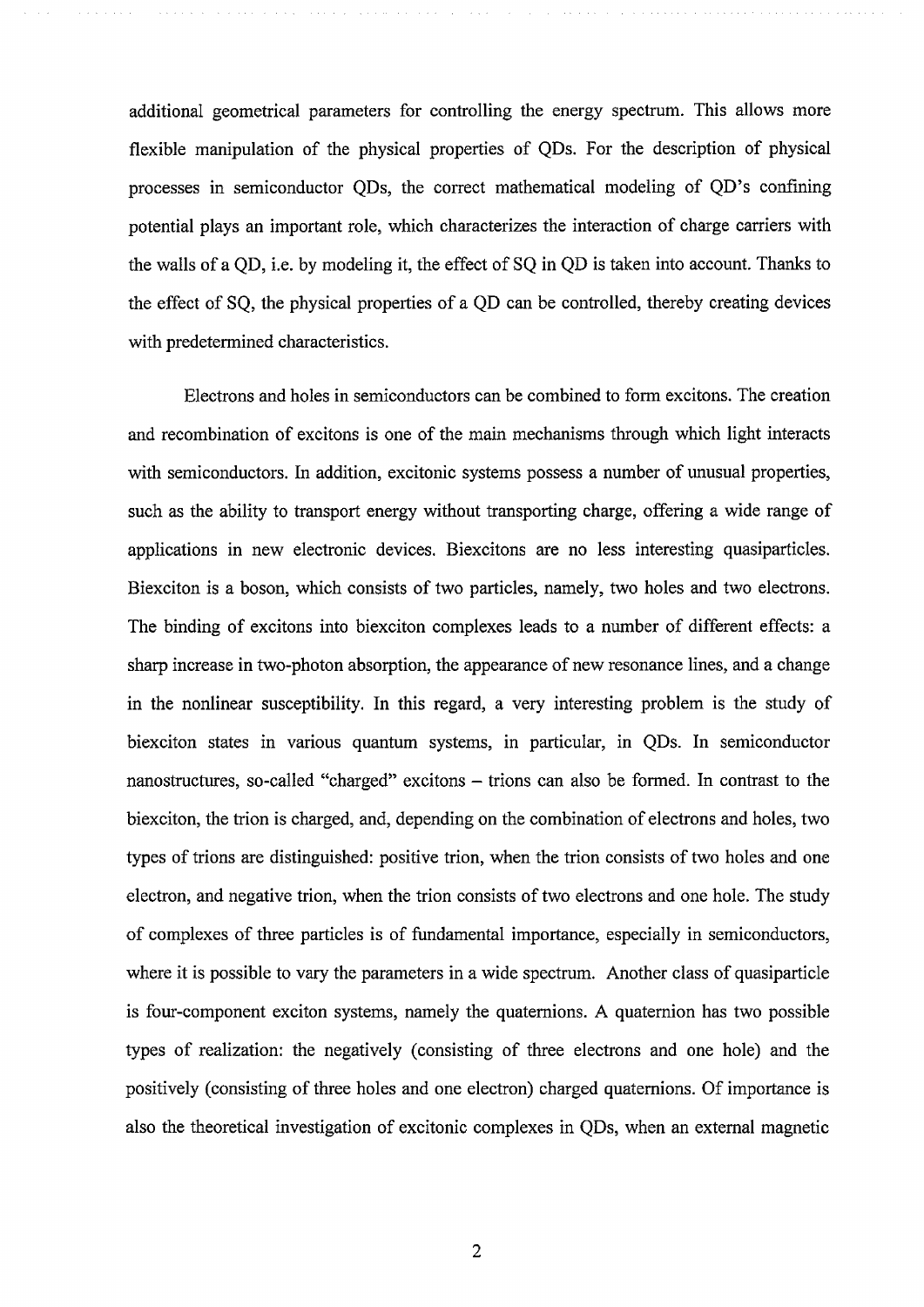field is applied. A magnetic field can be used for giving an additional confinement on the charge carriers, which will lead to the increase of the system energy.

Ellipsoidal QDs, particularly spheroidal ones, in comparison with the spherical QDs, have two geometrical parameters, namely small and large semiaxes which gives the opportunity to control the QD's energy spectrum in a wide range. This fact, in its turn, leads to the more flexible control of physical characteristics of the system, especially the optical properties. Another advantage of ellipsoidal QDs with oblate or prolate geometry is the possibility to implement Kohn theorem for such systems due to the specific parabolic adiabatic potential. Experimentally the liquid phase epitaxy technique has been applied to grow self-assembled InAsSbP-based strain-induced islands and QDs on InAs (1 0 0) substrates. Moreover also GalnAs ellipsoidal QDs have been successfully grown. Thus, the ellipsoidal QDs can be realized experimentally for different types of semiconductors.

The work in the present phd thesis is devoted to the theoretical investigation of the optical properties of complicated excitonic complexes in GaAs strongly oblate ellipsoidal quantum dot (SOEQD).

The thesis, which consists of Introduction, three Chapters, Conclusion and References, comprises 109 pages, contains 58 figures, 5 tables and 121 references.

In the Introduction the actuality of the dissertation topic is stated.

In Chapter 1 author concentrates on the investigation of the wave function and the energy spectrum of positive and negative trions, biexcitons, positive and negative quaternions. The energies of the above mentioned particles are obtained in the framework of the variational method. The binding energies of all quasiparticles are calculated as a function of **the ellipsoidal QD's geometrical parameters.**

Chapter 2 includes the theoretical investigation of the optical properties of excitonic complexes. The recombination energy of all quasiparticles, the absorption and photoluminescence of excitonic complexes, the oscillator strength and the recombination

3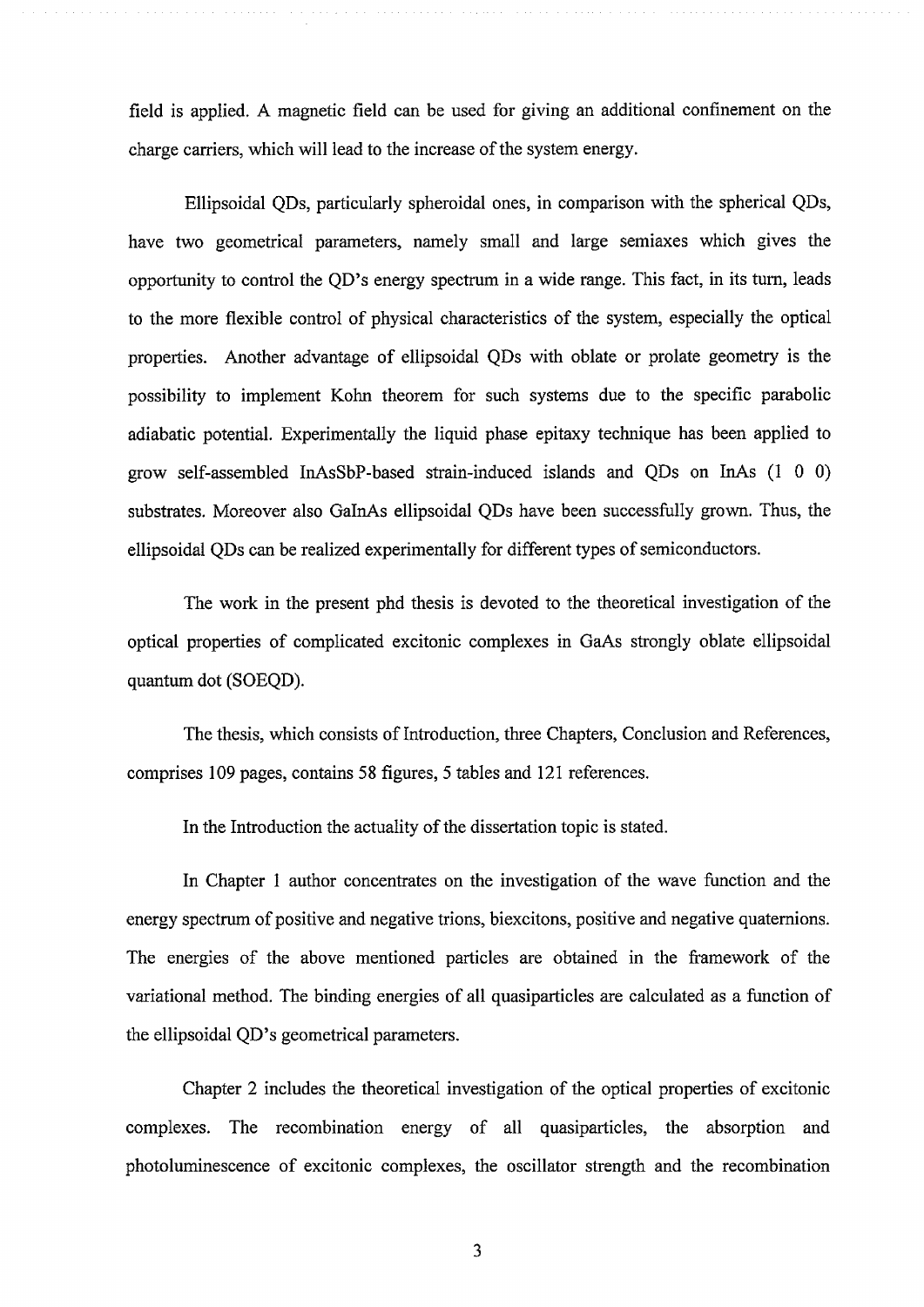radiateive lifetime of considered quasiparticles are calculated as a function of the ellipsoidal QD's large and small semiaxes. Additionally, the non-linear optical properties of the biexcitons for the ground and excited levels are considered in the case of ellipsoidal QDs.

Chapter 3 is devoted to the investigation of biexciton states in strongly oblate ellipsoidal quantum dots in the presence of an external magnetic field. The wave function and the energy spectrum of magnetobiexcitons are calculated. The optical properties such absorption, oscillator strength and radiative lifetime, as well as the magnetic properties like the magnetization of the magnetobiexciton as a function of the geometrical parameters of the ellipsoid and magnetic field are also calculated.

Conclusions and outlook. The results are summarized in conclusions.

The results obtained in the thesis are novel, original and interesting both from a fundamental and applied point of view. The PhD candidate has proven to be able to perform theoretical work on excitonic systems with great accuracy, given the outstanding theoretical results presented in the thesis. Considering the amount of references in the thesis, it is clear that the candidate has a very good knowledge of the physics that rules the semiconducting nanostructures. Also, the thesis gives a nice overview of previous work and also the latest evolutions in the field. The work was performed on a high theoretical level and results are published in leading physical Journals and presented at numerous International Conferences. Bleyan Yuri Yura is also first author in the seven of eight publications.

Notwithstanding the very nice work, I have a few remarks which could give guidelines to improve the thesis:

- For the figures and tables captions, a different font with different size should be used with respect to the main text to avoid confusion.
- In some cases, figures are discussed very shortly in the text (for example figures 2.9 and 2.10).

4